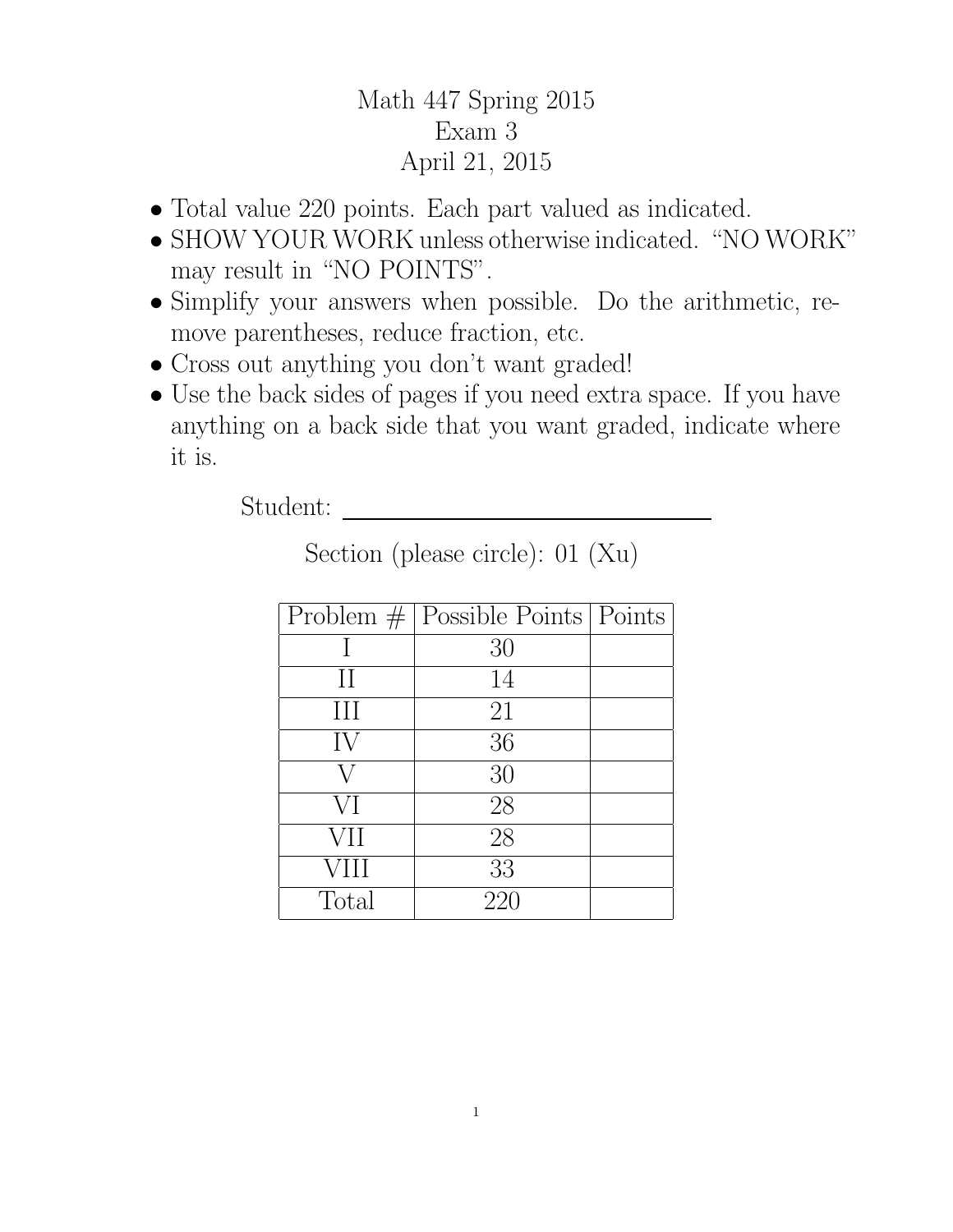I. (30 points.) X has probability mass function (PMF; i.e.,  $p(x) = P\{X = x\}$ ) given in the table below

$$
\begin{array}{c|c|c|c}\nx & -2 & 0 & 2 \text{ otherwise} \\
\hline\np(x) = P\{X = x\} & \frac{1}{6} & \frac{2}{3} & \frac{1}{6} & 0\n\end{array}
$$

(1) (8 points) Give the distribution function (CDF) of X. I.e.,  $F(x) = P\{X \le x\} = ?$ 

(2) (6 points)  $EX^4 = ?$ 

(3) (6 points) Var  $X = ?$ 

(4) (6 points) Define  $Y = \frac{1}{X+1}$ . Give the moment generating function (MGF) of Y,  $m_Y(t) = ?$ .

(5) (4 points) Find the qth quantile of X with  $q =$ 1 4 . (No work need be shown.)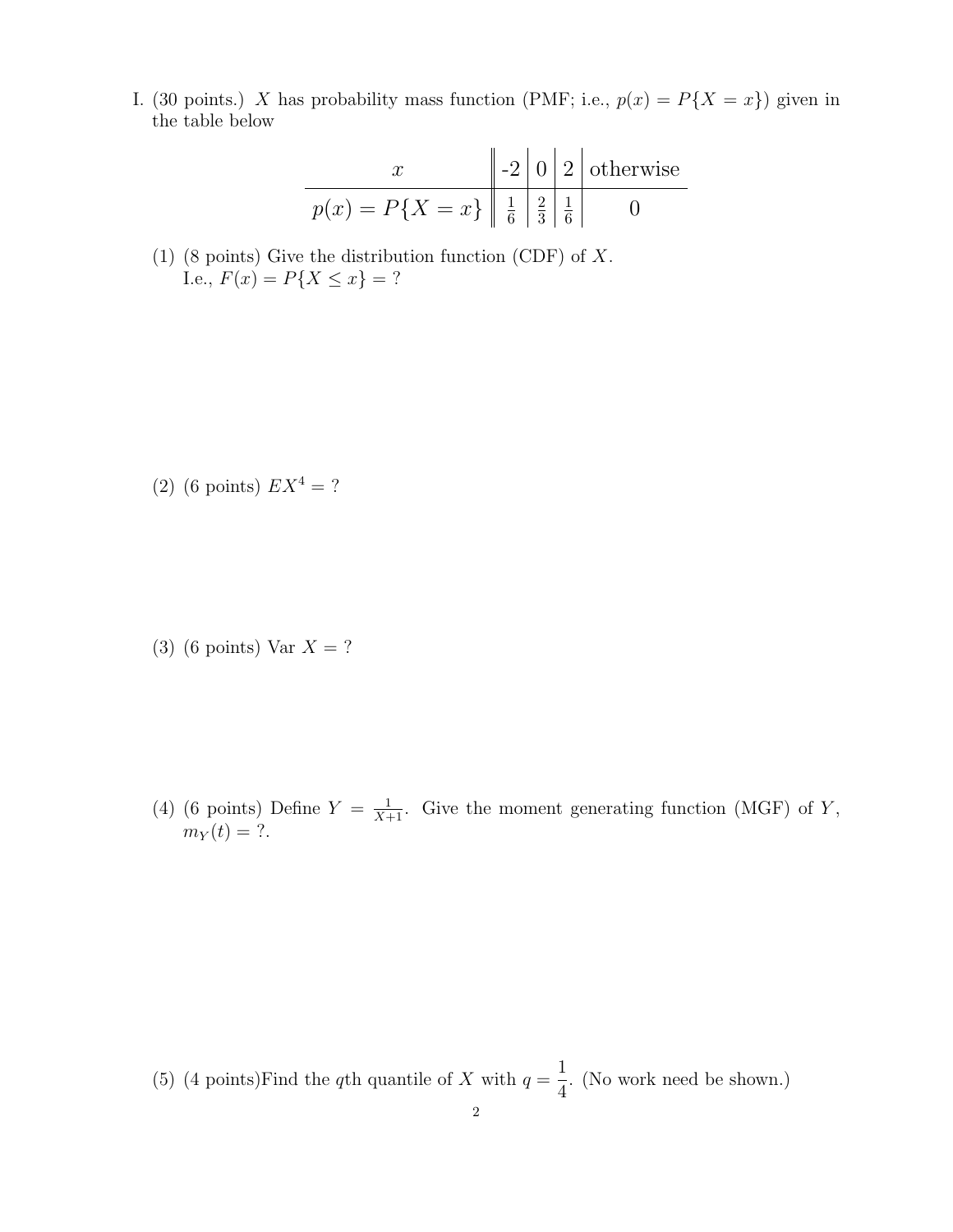II. (14 points.)  $\{X_1, \ldots, X_n\}$  is an independent collection of random variables having finite mean  $\mu$  and finite variance  $\sigma^2$ . Let  $S = \sum$ 3  $_{k=1}$  $kX_k$ . Your answers to the questions below will involve  $\mu$  and  $\sigma$ . (1) (4 points.)  $E(S) = ?$ 

(2) (4 points)  $Var(S) = ?$ 

(3) (6 points) If  $Y = X_1 + 2X_2 - 3$  and  $Z = X_1 - 2X_2 + X_3 + 4$ , then  $Cov(Y, Z) = ?$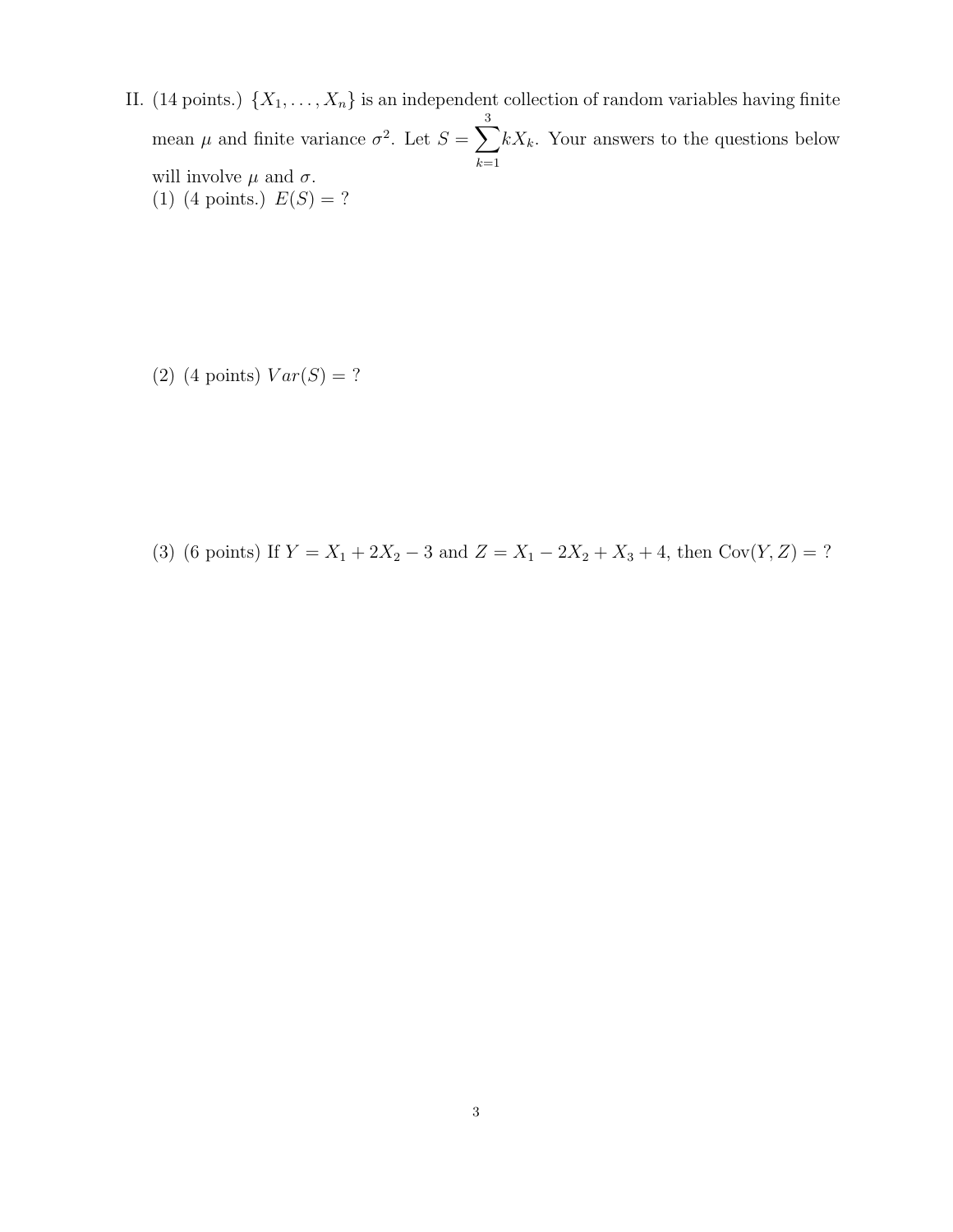III. (21 points.) X has probability density function (PDF)

$$
f_X(x) = \begin{cases} \frac{3x^2}{8} & 0 < x < 2 \\ 0 & \text{otherwise.} \end{cases}
$$

(1) (6 points) Give the distribution function (CDF) of X. I.e.,  $F(x) = P\{X \leq x\} = ?$  (Be sure to give all pieces of this function. Otherwise you will lose points.)

(2) (6 points)  $EX = ?$ 

(3) (3 points)  $P\{X = 1/3\} = ?$ 

(4) (6 points) 
$$
P\{X^2 < \frac{1}{4}\} = ?
$$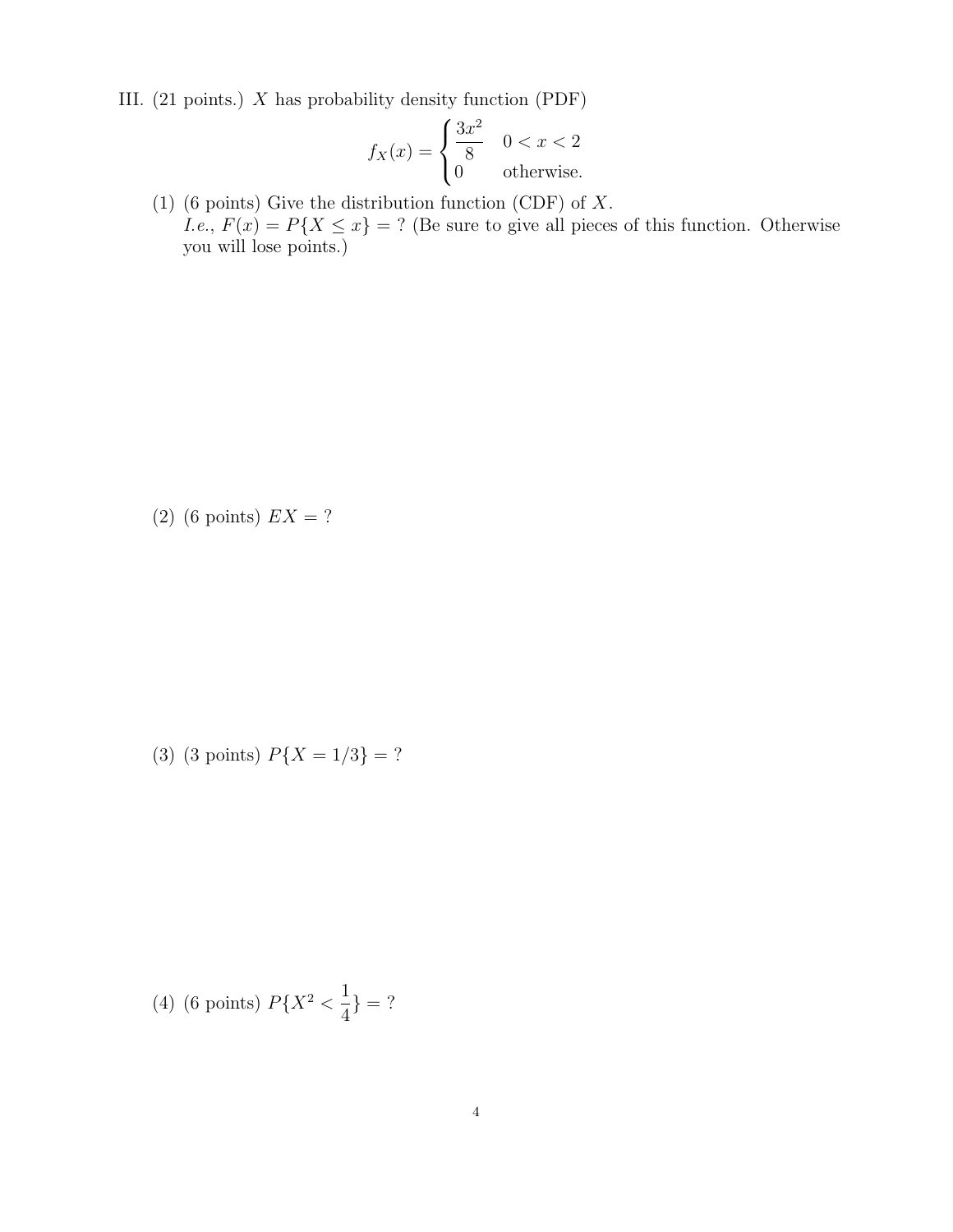IV. (36 points.) X has distribution function (CDF)

$$
F_X(x) = \begin{cases} 0 & x < 0\\ \frac{1+x^2}{10} & 0 \le x < 2\\ 1 & 2 \le x \end{cases}
$$

(1) (5 points) Does this distribution function (CDF) have any jumps? If yes, identify all the jump points and the associated probabilities (i.e.  $P(X = x) = ?$ ).

(2) (5 points) 
$$
P\{-\pi < X \leq \frac{1}{2}\} = ?
$$

(3) (5 points)  $P\{0 \le x \le 2\} = ?$ 

(4) (3 points) *A* is the set 
$$
\{-1, 0, \frac{1}{\sqrt{2}}, 2\}
$$
.  $P\{X \notin A\} = ?$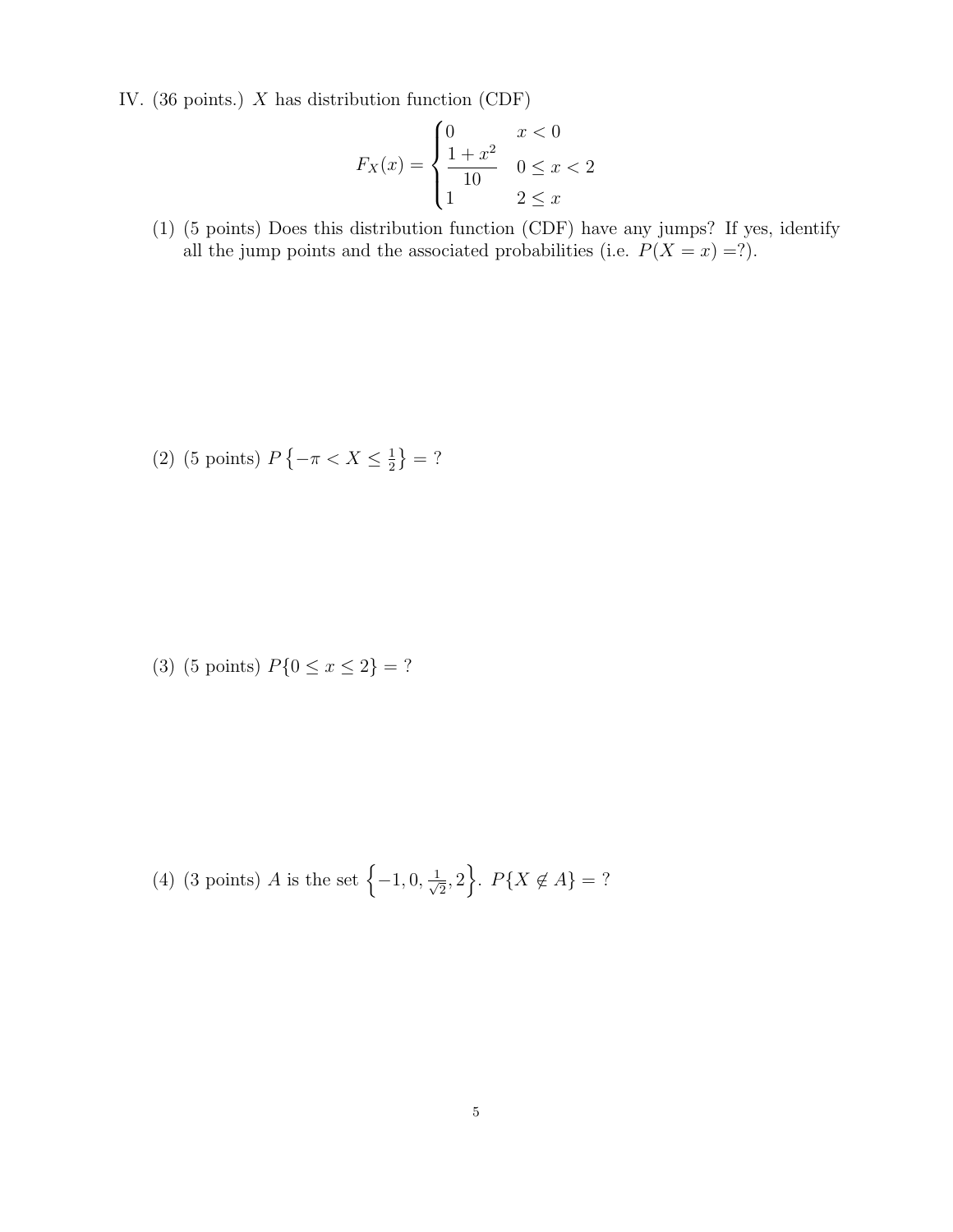(5) (2 points) Find  $F'(x) = ?$ 

(6) (8 points)  $EX = ?$ 

(7) (8 points)  $Var(X) = ?$  (give a summation of reduced fractions as your final answer, no need to simplify.)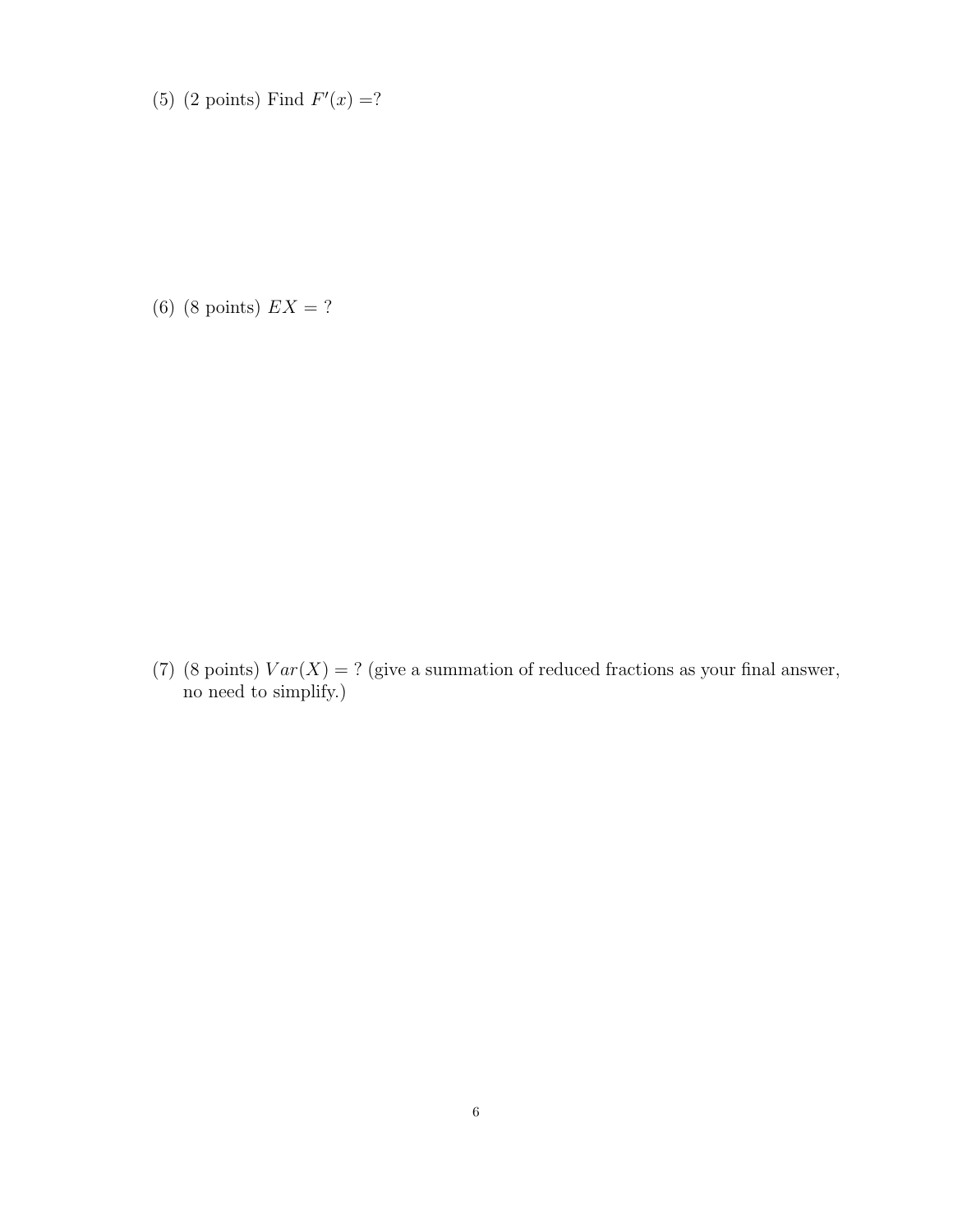V. (30 points.) X is normally distributed with mean  $\mu = 3$  and variance  $\sigma^2 = 36$ . (1) (5 points)  $P\{3 \le X \le 15\} = ?$ 

(2) (5 points)  $P\{|X - 6| \le 9\} = ?$ 

(3) (5 points) Find out a value for  $x_0$  so that  $P\{X \ge x_0\} = 0.99$ 

(4) (5 points)  $P\{X^3 + 27 \ge 0\} = ?$ 

(5) (5 points) Give the moment generating function (MGF) for  $X, m_X(t) = ?$ 

(6) (5 points) Let  $Y = 5X + 10$ . Give the probability *density* function (PDF) for Y. I.e.,  $f_Y(x) = ?$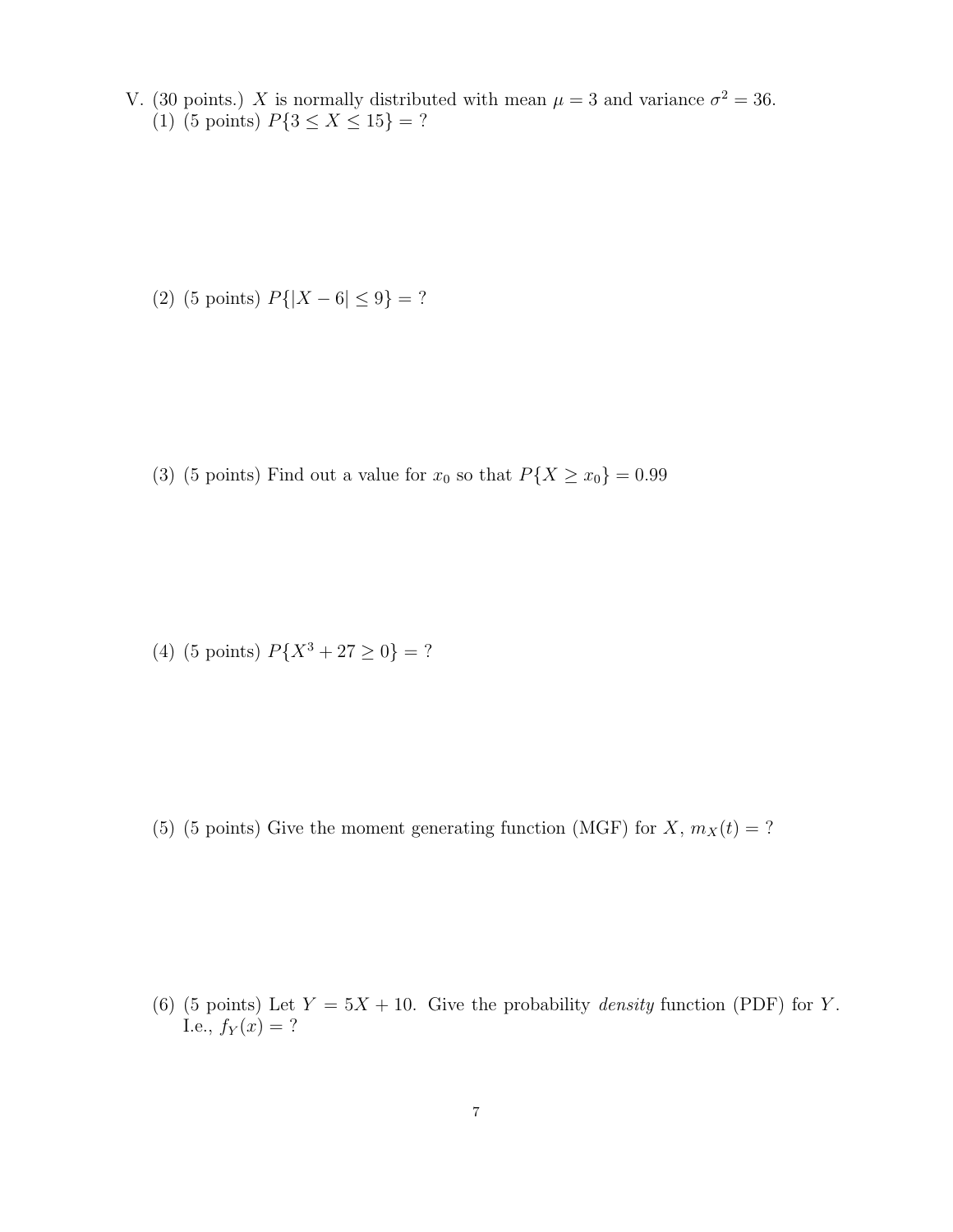VI. (28 points.) X has a cumulative distribution function (CDF). (If you don't pay attention to the difference between CDF and PDF, you can say goodbye to the following 33 pts )

$$
F_X(x) = \begin{cases} 1 - e^{-5x} & x > 0 \\ 0 & x \le 0 \end{cases}
$$

- (1) (4 points)  $E(5X + 1) = ?$
- (2) (4 points)  $Var(5X + 1) = ?$
- (3) (5 points) Give the moment generating function (MGF) of X,  $m_X(t) = ?$
- (4) (5 points)  $E[(5X)^{20}] = ?$
- (5) (5 points)  $P\{X \leq \frac{1}{10} \mid X \geq \frac{1}{20}\} = ?$

(6) (5 points) Let  $Y = 10X$ . Give the distribution function (CDF) of Y. I.e.,  $F_Y(y) = ?$ Moreover, based on  $F_Y(y)$ , tell what distribution Y has (and what is/are the parameter(s)).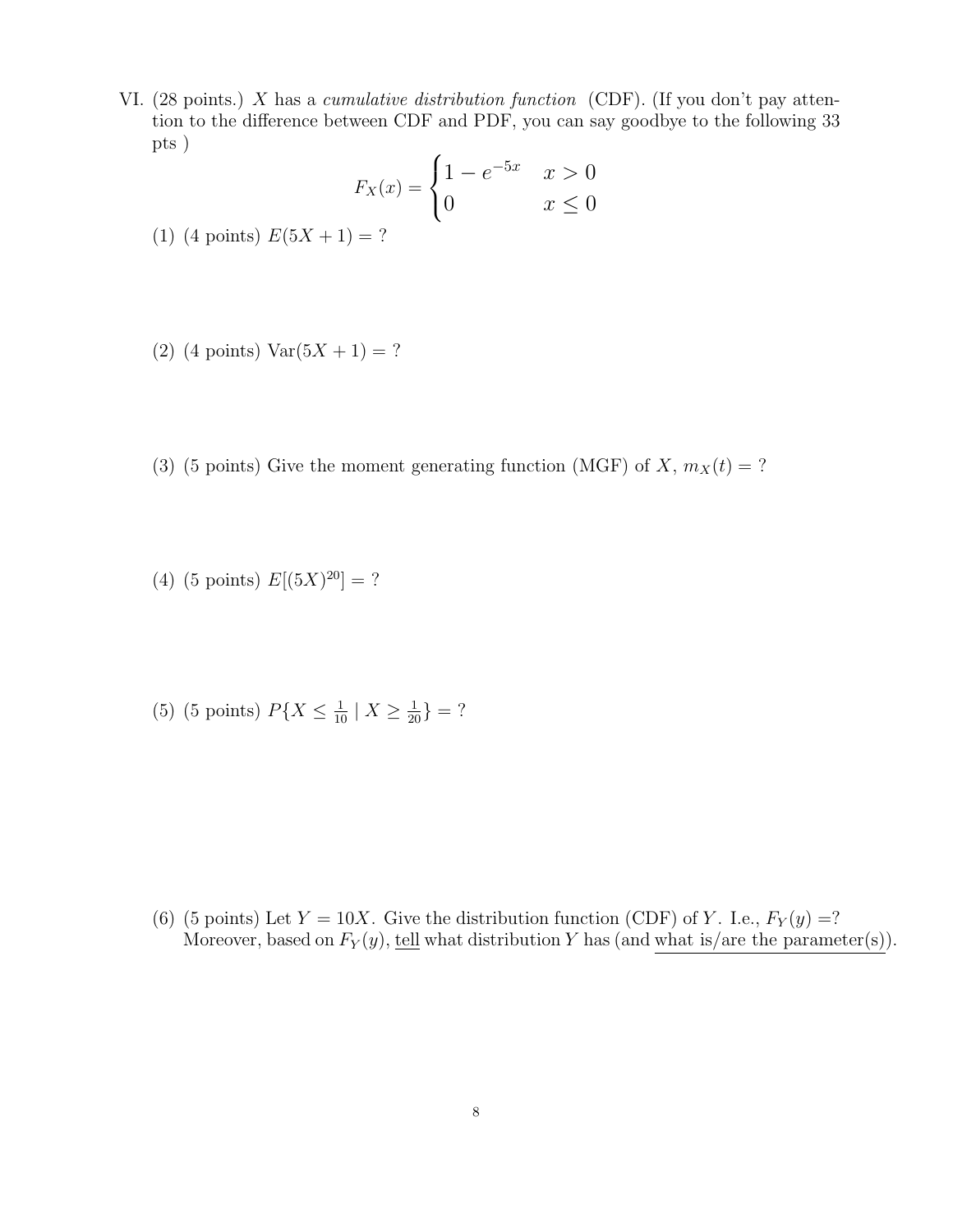VII. (28 points.)  $X$  and  $Y$  have joint probability mass function given in the table below.

|                                       |  | 2   otherwise |
|---------------------------------------|--|---------------|
|                                       |  |               |
|                                       |  |               |
| otherwise $\vert 0 \vert$             |  |               |
| $(5 \text{ points}) E(XY) = ?$<br>(1) |  |               |

(2) (5 points)  $Cov(X, Y) = ?$ 

- (3) (5 points) Are X and Y independent of each other? (give your arguments. no argument, no point.)
- (4) (8 points) Give  $P{Y = y | X = x}$  for all values of x and y. (You need to organize them as a "table".)

(5) (5 points)  $E\{Y \mid X = 1\} = ?$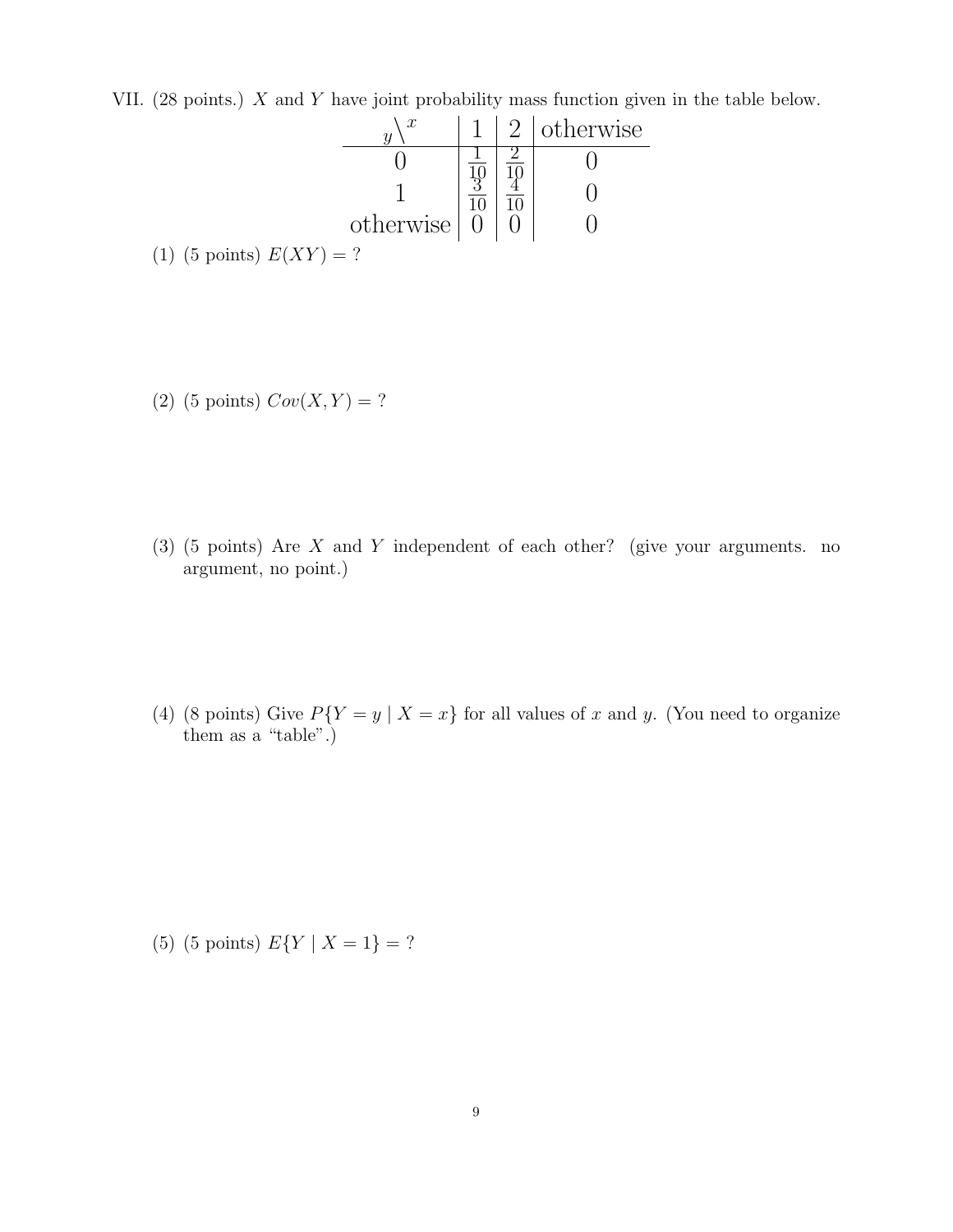VIII. (33 points.)  $X$  and  $Y$  have joint probability *density* function (PDF)

$$
f(x,y) = \begin{cases} \frac{3}{4}y & 0 < x < 2, \ 0 < y < 2, \ x + y < 2\\ 0 & \text{otherwise.} \end{cases}
$$

(1) (5 points) Give the (marginal) probability density (marginal PDF)  $f_X(x)$  of X. (Be) sure to specify the regions of  $x$ .)

(2) (5 points) Give the (marginal) probability density (marginal PDF)  $f_Y(y)$  of Y. (Be) sure to specify the regions of y.)

(3) (4 points) Are X and Y independent of each other? (give your arguments. no argument, no points!)

(4) (5 points)  $P(X > Y) =?$  (Leave your answer as an integral. Make sure your limits of integration are correct.)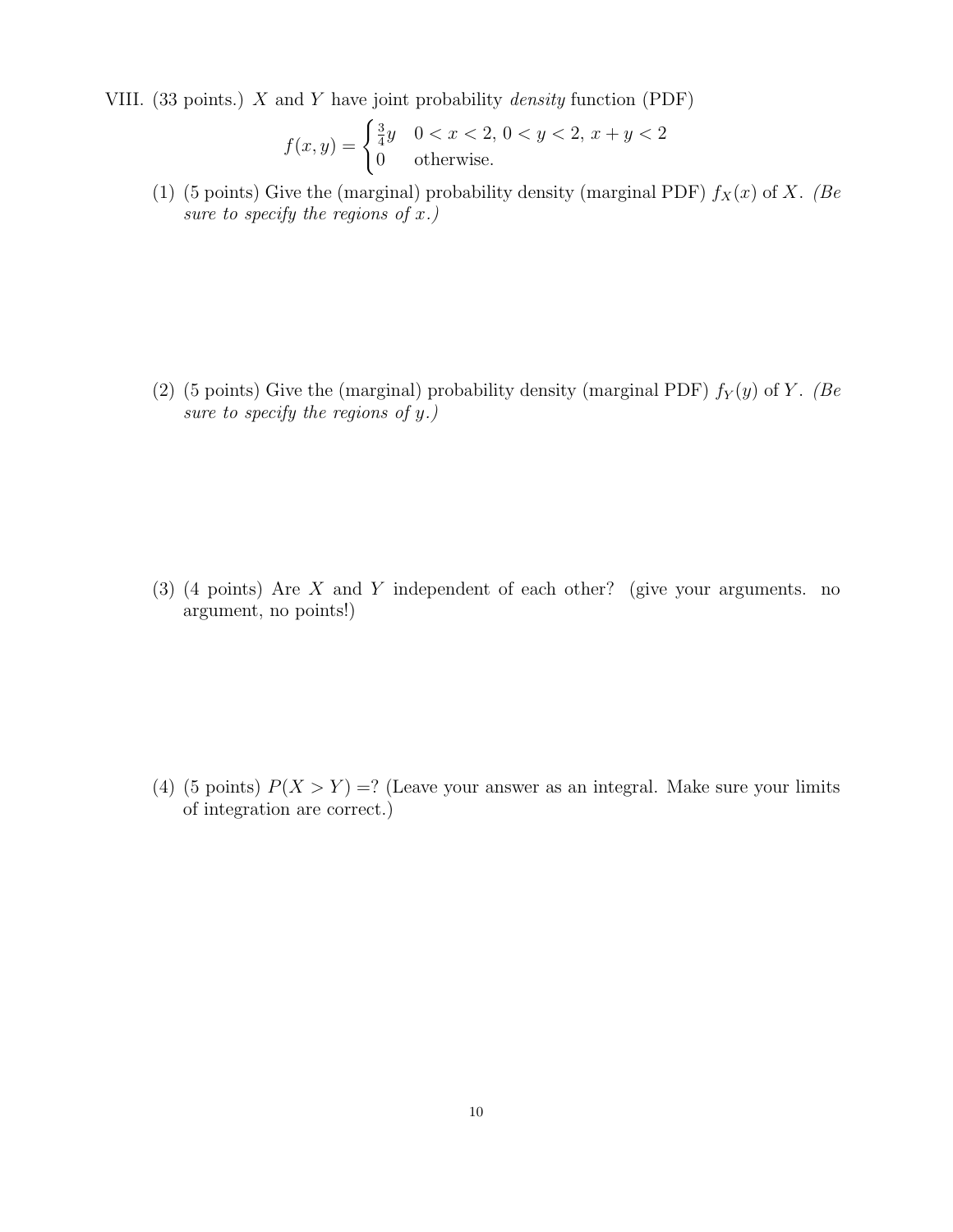(5) (6 points) Give the conditional probability density function (conditional PDF) of Y given that  $X = x$ . I.e.,  $f_{Y|X}(y | x) = ?$  (Be sure to specify the region of  $(x, y)$  in which your result holds.)

(6) (4 points)  $E \{ Y \mid X = \frac{1}{2} \}$  $\frac{1}{2}$ } = ?

(7) (4 points)  $E\{(Y+1)X \mid X=\frac{1}{2}\}$  $\frac{1}{2}$ } = ?